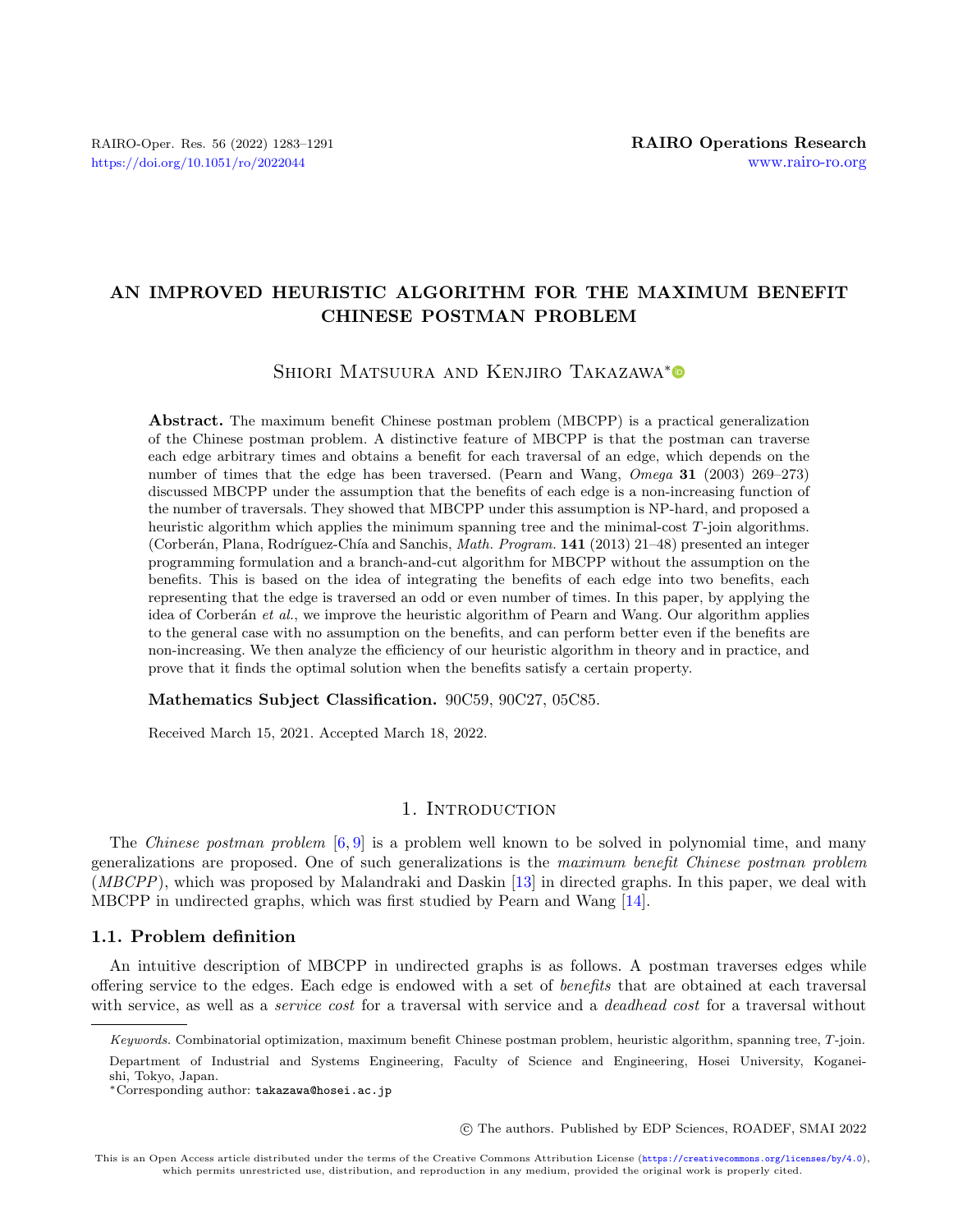1284 S. MATSUURA AND K. TAKAZAWA

service. Namely, the postman obtains a *net benefit*, which is the benefit minus the service cost at a traversal with service, or the negative of the deadhead cost at a traversal without service. The objective of MBCPP is to find a postman tour starting from a depot vertex and returning to the depot that maximizes the total net benefit. A distinctive feature of MBCPP is that there is no limit to the number of times each edge can be traversed. In other words, an edge may be traversed multiple times, or not at all. Furthermore, the benefit obtained at each traversal of an edge depends on the number of services that have been offered to the edge. The MBCPP finds its applications in the design of street cleaning, snow-plowing, snow-salting, and so on.

Formally, MBCPP is defined in the following way. Let  $G = (V, E)$  be a connected undirected graph with vertex set V and edge set E, and let  $v_0 \in V$  be a specified vertex, representing the depot. Each edge  $e \in E$ is associated with an integer  $k_e \in \mathbb{Z}_+$  representing the number of services offered to e. Services are offered for the first  $k_e$  traversals, and no service is offered afterwards. Thus, for the tth traversal on  $e$ , we obtain a benefit  $b_e(t) \geq 0$  for  $t = 1, 2, \ldots, k_e$ , and no benefit for  $t \geq k_e + 1$ .

Costs are also associated with each traversal of an edge: service cost associated with a traversal with service; and deadhead cost associated with a traversal without service. The service cost of an edge e varies with the number of traversals with service on e. For  $t = 1, 2, \ldots, k_e$ , let  $s_e(t)$  denote the cost of the the traversal of e. The deadhead cost of  $e$  does not depend on the number of traversals and is denoted by  $d_e$ . We assume that  $s_e(t) \ge 0$   $(t = 1, 2, \ldots, k_e)$  and  $d_e \ge 0$ .

In summary, the net benefit  $\bar{b}_e(t)$  of the the traversal of an edge e is described as

$$
\overline{b}_e(t) = \begin{cases} b_e(t) - s_e(t) & (t = 1, 2, \dots, k_e), \\ -d_e & (t \ge k_e + 1). \end{cases}
$$
\n(1.1)

The objective of MBCPP is to find a spanning Eulerian multi-subgraph  $(U, F)$  of G with depot  $v_0 \in U$  maximizing the total net benefit

$$
\sum_{e \in E} \sum_{t=1}^{m_F(e)} \overline{b}_e(t),
$$

where  $m_F(e) \in \mathbb{Z}_+$  is the multiplicity of an edge  $e$  in the multiset  $F$ .

## 1.2. Related work

The two studies most related to this paper are due to Pearn and Wang  $[14]$  and Corberán, Plana, Rodríguez-Chía, and Sanchis  $[4]$ .

Pearn and Wang [\[14\]](#page-8-3) proved that MBCPP is NP-hard even when the benefit  $b<sub>e</sub>(t)$  is a monotone non-increasing function of the number t of traversals and  $s_e(t)$  is constant for each  $e \in E$ , by reducing the rural postman problem, which had been proved to be NP-hard [\[12\]](#page-8-5). Pearn and Wang [\[14\]](#page-8-3) further proposed a heuristic algorithm for MBCPP with the above benefits, while its complexity is not analyzed and only a small computational example is provided.

This heuristic algorithm uses a minimum spanning tree and a minimum-weight  $T$ -join algorithms (see, e.g., [\[10,](#page-8-6) [16\]](#page-8-7)), and has some similarity to the algorithm for the Chinese postman problem [\[7\]](#page-8-8) and Christofides' approximation algorithm for the traveling salesman problem [\[3\]](#page-8-9). In a graph  $G = (V, E)$  and its vertex subset  $T \subseteq V$ , an edge subset  $J \subseteq E$  is a  $T$ -join if the set of vertices of odd degree in the subgraph  $(V, J)$  is T. Note that, if T is equal to the set of vertices of odd degree in the original graph  $G$ , then adding a  $T$ -join  $J$  to  $G$ results in a Eulerian (multi)graph.

Corberán et al. [\[4\]](#page-8-4) presented an integer programming formulation and a branch-and-cut algorithm for MBCPP without any assumption on the benefits. A key idea is to integrate the net benefits of each edge into only two benefits, each representing that the edge is traversed in an odd or even number of times.

<span id="page-1-0"></span>**Theorem 1.1** (Corberán et al.  $[4]$ ). Solving an arbitrary instance I of MBCPP is equivalent to solving an instance I', where each edge  $e$  has only two net benefits  $b_e^{odd}$  and  $b_e^{even}$  for the first and the second traversals of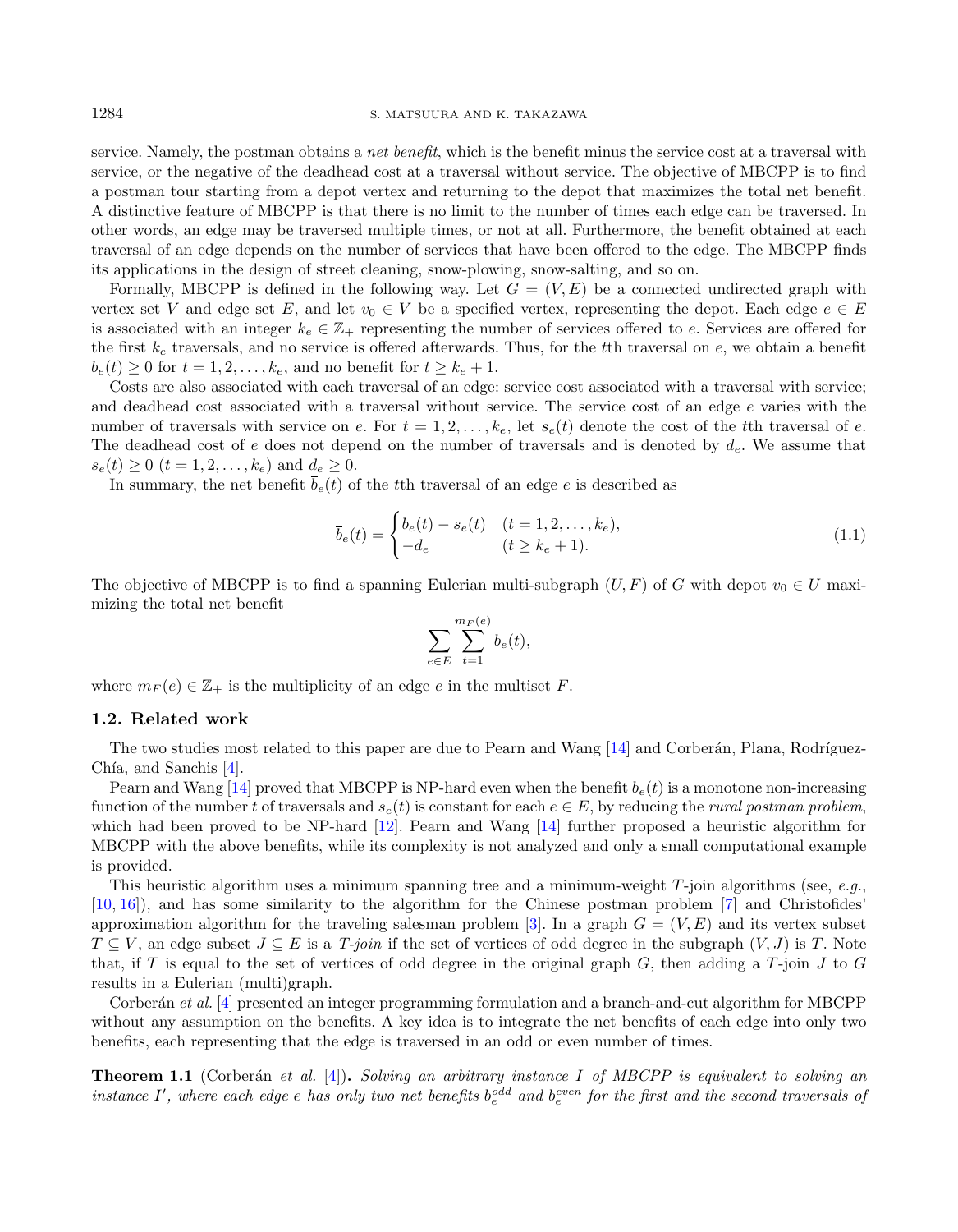each edge  $e$ , respectively, where

– If  $k_e \geq 1$ ,

$$
b_e^{odd} = \max \left\{ \sum_{t=1}^{\ell} \overline{b}_e(t) : \ell \le k_e + 1, \ell \text{ is odd} \right\},
$$
  

$$
b_e^{even} = \max \left\{ \sum_{t=1}^{\ell} \overline{b}_e(t) : \ell \le k_e + 1, \ell \text{ is even} \right\} - b_e^{odd},
$$

 $-If k_e = 0, b_e^{odd} = b_e^{even} = -d_e.$ 

Theorem [1.1](#page-1-0) implies that, by integrating the net benefits on each edge, any instance of MBCPP can be transformed into an instance with only zero, one or two traversals on each edge. Namely, we do not need to define the net benefit of the the traversal with  $t \geq 3$ .

While this integer programming approach does not have an effective bound on the complexity, Corberán et al. [\[4\]](#page-8-4) empirically demonstrated its practical efficiency, by showing that it can solve instances with up to 1,000 vertices and 3,000 edges within one hour.

Other related work includes the following. As mentioned before, Malandraki and Daskin [\[13\]](#page-8-2) dealt with MBCPP in directed graphs. They modeled it as a minimum-cost flow problem with subtour elimination constraints, and proposed a branch-and-bound procedure. Pearn and Chiu [\[15\]](#page-8-10) also proposed a heuristic algorithm for MBCPP in directed graphs. The *prize-collecting arc routing problem*  $[1,2]$  $[1,2]$  is a special case of MBCPP, where  $k_e = 1$  for each edge  $e$  in some edge subset  $D \subseteq E$  and  $k_e = 0$  for each  $e \in E \setminus D$ . Shafahi and Haghani [\[18\]](#page-8-13) proposed a common generalization of MBCPP and the vehicle routing problem, and presented a mixed integer programming formulation.

#### <span id="page-2-1"></span>1.3. Our contribution

In this paper, by applying the idea of Corberán et al.  $[4]$  (Thm. [1.1\)](#page-1-0), we extend the heuristic algorithm of Pearn and Wang [\[14\]](#page-8-3) to the general case where the net benefit  $b_e(t)$  is not necessarily a monotone non-increasing function of the number t of traversals. We show that, even when  $\bar{b}_e(t)$  is monotone non-increasing, in some cases our algorithm performs better than the previous algorithm; see Section [3.1.2.](#page-5-0)

While there already exists a computational method [\[4\]](#page-8-4), our heuristic algorithm is of interest in a sense that it builds upon fundamental concepts in combinatorial optimization such as minimum spanning trees and minimumweight  $T$ -joins. This fact provides the ease of implementation and estimation of the efficiency in theory and in practice: given the integrated benefits  $b_e^{\text{odd}}$  and  $b_e^{\text{even}}$  of each edge e, our algorithm runs in  $O(n^3)$  time, where n is the number of vertices. This is the first algorithm for MBCPP with effective complexity bound.

Furthermore, we prove that the extended heuristic algorithm finds the optimal solution when the integrated net benefit for the first traversal is larger than or equal to that for the second traversal, and the sum of these two integrated net benefits is non-negative (Assumption [3.3](#page-6-0) in Sect. [3.3\)](#page-6-1). This property is satisfied, for instance, when  $\bar{b}_e(t)$  is monotone non-increasing for each edge  $e$ .

<span id="page-2-0"></span>We summarize the aforementioned features of the algorithms in Table [1.](#page-2-0)

|                                                              | <b>Solution</b>    | Assumption                                                | Complexity                             | Method                                       |
|--------------------------------------------------------------|--------------------|-----------------------------------------------------------|----------------------------------------|----------------------------------------------|
| Pearn and Wang $[14]$<br>Corberán et al. $[4]$<br>This paper | Exact<br>Heuristic | Heuristic $\bar{b}_e(t)$ : non-increasing<br>None<br>None | Not Analyzed Combinatorial<br>$O(n^3)$ | Not Analyzed Branch-and-Cut<br>Combinatorial |

Table 1. Summary of the algorithms for MBCPP.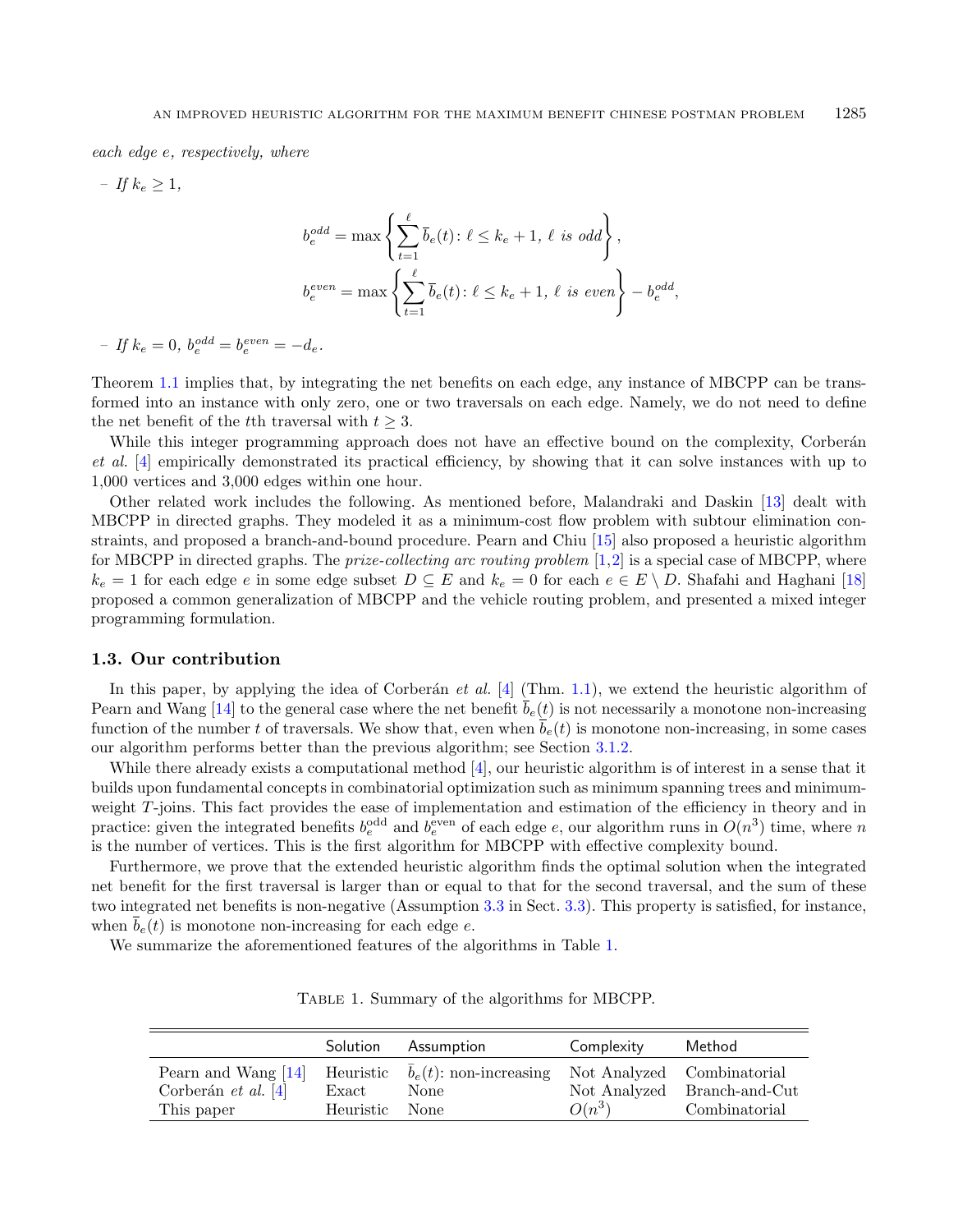## 1.4. Organization of the paper

The organization of this paper is as follows. We describe our extended heuristic algorithm in Section [2.](#page-3-0) Section [3](#page-5-1) provides the detail of its improvements: improvements in the heuristics in Section [3.1;](#page-5-2) theoretical and practical efficiency in Section [3.2;](#page-6-2) and the optimality when the benefits obey the above assumption in Section [3.3.](#page-6-1) Section [4](#page-7-0) concludes this paper by a summary and future work.

## 2. Improved heuristic algorithm

<span id="page-3-0"></span>In this section, we describe our heuristic algorithm, which extends the algorithm by Pearn and Wang [\[14\]](#page-8-3). by using the idea of the integration of the net benefits by Corberán *et al.* [\[4\]](#page-8-4) (Thm. [1.1\)](#page-1-0). We begin with a brief sketch to provide an intuition of the algorithm in Section [2.1,](#page-3-1) followed by its detailed description in Section [2.2.](#page-3-2)

#### <span id="page-3-1"></span>2.1. Algorithm sketch

For each edge  $e \in E$ , make two copies  $e'$  and  $e''$ , and associate the benefits  $b_{e'}$  and  $b_{e''}$  by  $b_{e'} = b_e^{\text{odd}}$  and  $b_{e''} = b_e^{\text{even}}$  defined in Theorem [1.1,](#page-1-0) each representing the first and second traversal of e. Denote  $E' = \{e' \mid e \in E\}$ and  $E'' = \{e'' \mid e \in E\}.$ 

Now the objective is to find a subset  $F \subseteq E' \cup E''$  which forms a connected Eulerian subgraph including  $v_0$ and maximizes the total benefit  $\sum_{f \in F} b_f$ . A remarkable feature is that F must satisfy

<span id="page-3-3"></span>
$$
e'' \in F \Longrightarrow e' \in F \tag{2.1}
$$

for every  $e \in E$ .

We initialize F to be the set of the edges  $f \in E' \cup E''$  with non-negative benefit  $b_f$ , except for edges  $e''$  with  $b_{e'} < 0$ . That is,

$$
F = \{e' \in E' \mid b_{e'} \ge 0\} \cup \{e'' \in E'' \mid b_{e''} \ge 0, \ b_{e'} \ge 0\}.
$$

Next we modify the edge set  $F$  so that it induces a connected and Eulerian subgraph. If the subgraph induced by  $F$  is not connected, we connect the components by adding some edges with negative benefit, with the aid of a minimum spanning tree algorithm. We then add a minimum-weight  $T$ -join to  $F$ , where  $T$  is the set of vertices of odd degree in  $(V, F)$ , to obtain an Eulerian graph. We remark that, the weights of the edges in finding the minimum spanning tree and the T-join are carefully defined, based on  $b_e^{\text{odd}}$  and  $b_e^{\text{even}}$ .

Finally, we remove cycles of negative benefit from  $F$  as many as possible, while maintaining the condition  $(2.1)$ and the connectivity of  $F$ .

## <span id="page-3-2"></span>2.2. Algorithm description

We exhibit a pseudocode of our algorithm in Algorithm [1,](#page-4-0) followed by its detailed description.

Line 1 (Collecting non-negative benefits). For each edge  $e \in E$ , define  $b_e^{\text{odd}}, b_e^{\text{even}} \in \mathbb{R}$  in the same way as Theorem [1.1.](#page-1-0) According to the values of  $b_e^{\text{odd}}$  and  $b_e^{\text{even}}$ , partition the edge set E into four sets  $E_1, E_2, E_3$ , and  $E_4$  by

$$
E_1 = \{ e \in E \mid b_e^{\text{odd}} \ge 0, \ b_e^{\text{even}} \ge 0 \},
$$
  
\n
$$
E_2 = \{ e \in E \mid b_e^{\text{odd}} \ge 0 > b_e^{\text{even}} \},
$$
  
\n
$$
E_3 = \{ e \in E \mid b_e^{\text{odd}} < 0 \le b_e^{\text{even}} \},
$$
  
\n
$$
E_4 = \{ e \in E \mid b_e^{\text{odd}} < 0, \ b_e^{\text{even}} < 0 \}.
$$

Let E' and E'' be two copies of E. Denote the copy of  $e \in E$  in E' by  $e'$ , and its benefit  $b_{e'} = b_e^{\text{odd}}$ . Similarly, let  $e''$  be the copy of  $e \in E$  in  $E''$  and let  $b_{e''} = b_e^{\text{even}}$ . Then, define  $F \subseteq E' \cup E''$  by

$$
F = \bigcup_{e \in E_1} \{e', e''\} \cup \bigcup_{e \in E_2} \{e'\}.
$$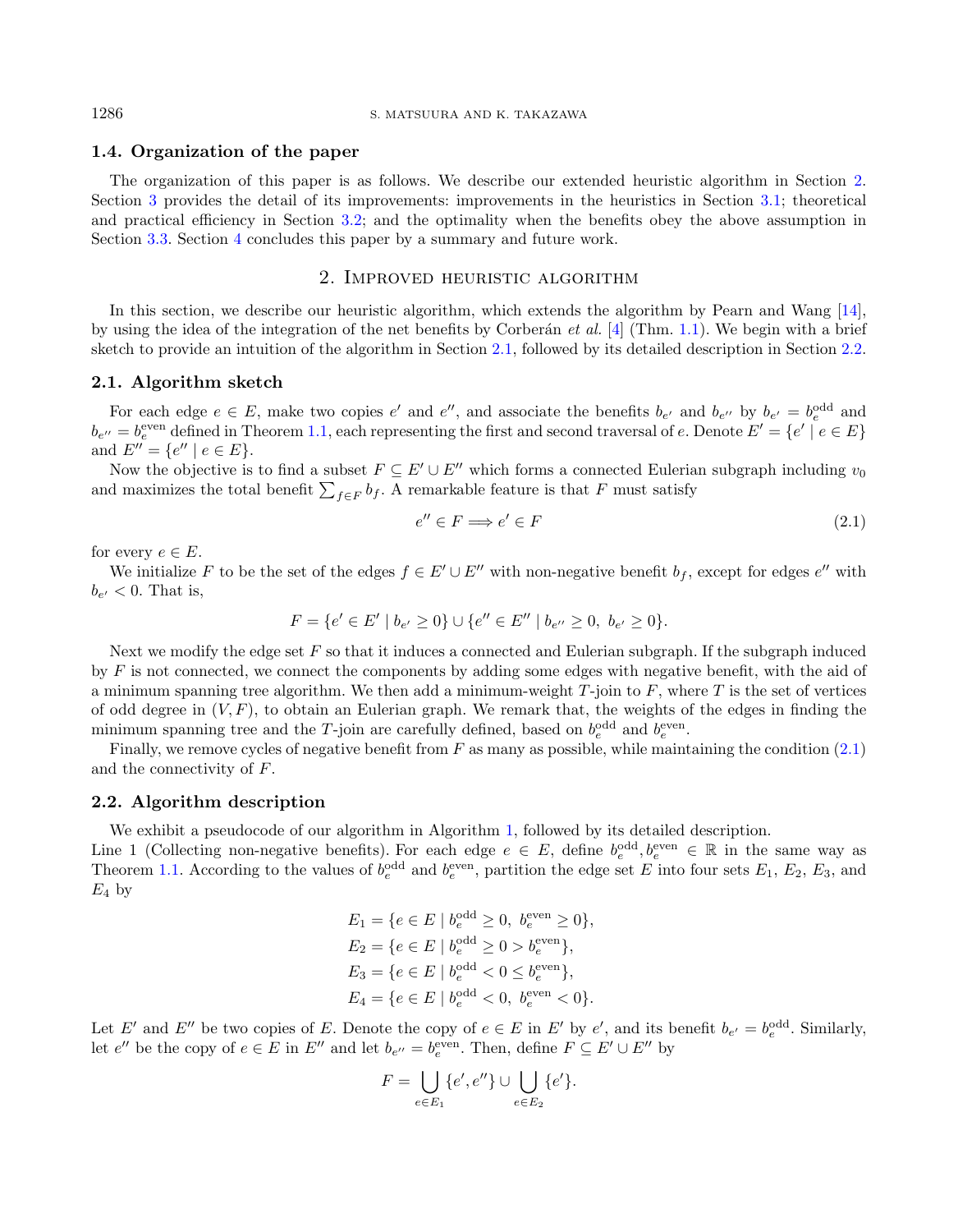Algorithm 1 Extended heuristic algorithm.

<span id="page-4-0"></span>1:  $F \leftarrow \bigcup_{e \in E_1} \{e', e''\} \cup \bigcup_{e \in E_2} \{e'\}$ 2: if  $(V, F)$  is not connected then 3:  $\tilde{S}$  ← Minimum spanning tree in  $\tilde{G}$  w.r.t. length  $-\tilde{c}$ 4:  $F \leftarrow F \cup S' \cup S''$ 5: if  $(V, F)$  is not Eulerian then 6:  $T \leftarrow$  Set of the vertices of odd degree in  $(V, F)$ 7:  $J \leftarrow$  Maximum-weight T-join w.r.t. weight w 8: Update  $F$  by  $(2.5)$ 9:  $C \leftarrow$  Maximal family of edge-disjoint cycles in  $(V, F)$  with negative benefit 10: for  $C \in \mathcal{C}$  do 11: if  $(V, F \setminus C)$  is connected and  $e'' \in F \setminus C$  implies  $e' \in F \setminus C$  then 12:  $F \leftarrow F \setminus C$ 13: Output  $F$ 

Lines 2–4 (Connecting the components). Suppose that  $(V, F)$  is not connected. Let K denote the set of connected components in  $(V, F)$ , and let  $\hat{G} = (\mathcal{K}, E)$  be a graph with vertex set  $\mathcal{K}$ , whose edge set  $\hat{E}$  and edge-length function  $\tilde{c}$  are defined as follows. The edge set  $\tilde{E}$  is defined by

 $\tilde{E} = \{(K_1, K_2) | K_1, K_2 \in \mathcal{K}, G \text{ has an edge } e \in E_3 \cup E_4 \text{ connecting } K_1 \text{ and } K_2\}.$ 

For every edge  $e \in E$  connecting two components in K, define its weight  $c_e \in \mathbb{R}$  by

<span id="page-4-3"></span><span id="page-4-2"></span>
$$
c_e = \begin{cases} b_e^{\text{odd}} + b_e^{\text{even}} & (e \in E_3), \\ b_e^{\text{odd}} & (e \in E_4), \end{cases} \tag{2.2}
$$

representing that  $e \in E_3$  is traversed twice, while  $e \in E_4$  once. Now the edge-length function  $\tilde{c}$  on  $\tilde{E}$  is defined by

$$
\tilde{c}(K_1, K_2) = \max\{c_e : e \in E \text{ is an edge between } K_1, K_2 \in \mathcal{K}\}.
$$
\n(2.3)

for each  $(K_1, K_2) \in \tilde{E}$ .

Then, find a minimum spanning tree  $\tilde{S}$  in  $\tilde{G}$  with respect to  $-\tilde{c}$ , and let  $S \subseteq E$  be the set of edges corresponding to  $\tilde{S}$ . Finally, define  $S' \subseteq E'$  and  $S'' \subseteq E''$  by

$$
S' = \{e' \mid e \in S \cap (E_3 \cup E_4)\}, \qquad S'' = \{e'' \mid e \in S \cap E_3\},\
$$

and update  $F$  by  $F := F \cup S' \cup S''$ .

Lines 5–8 (Correcting the parity). Suppose that the graph  $(V, F)$  is not Eulerian. Let  $T \subseteq V$  be the set of vertices with odd degree in  $(V, F)$ . For each  $e \in E$ , define a new weight  $w_e \in \mathbb{R}$  by

<span id="page-4-1"></span>
$$
w_e = \begin{cases} -b_e^{\text{even}} & (e', e'' \in F), \\ b_e^{\text{even}} & (e' \in F, e'' \notin F), \\ b_e^{\text{odd}} & (e', e'' \notin F). \end{cases}
$$
(2.4)

Then, find a maximum-weight  $T$ -join  $J \subseteq E$  with respect to w, and update F by

$$
F := \left( F \setminus \bigcup_{e \in J : e', e'' \in F} \{e''\} \right) \cup \left( \bigcup_{e \in J : e' \in F, e'' \notin F} \{e''\} \right) \cup \left( \bigcup_{e \in J : e', e'' \notin F} \{e'\} \right). \tag{2.5}
$$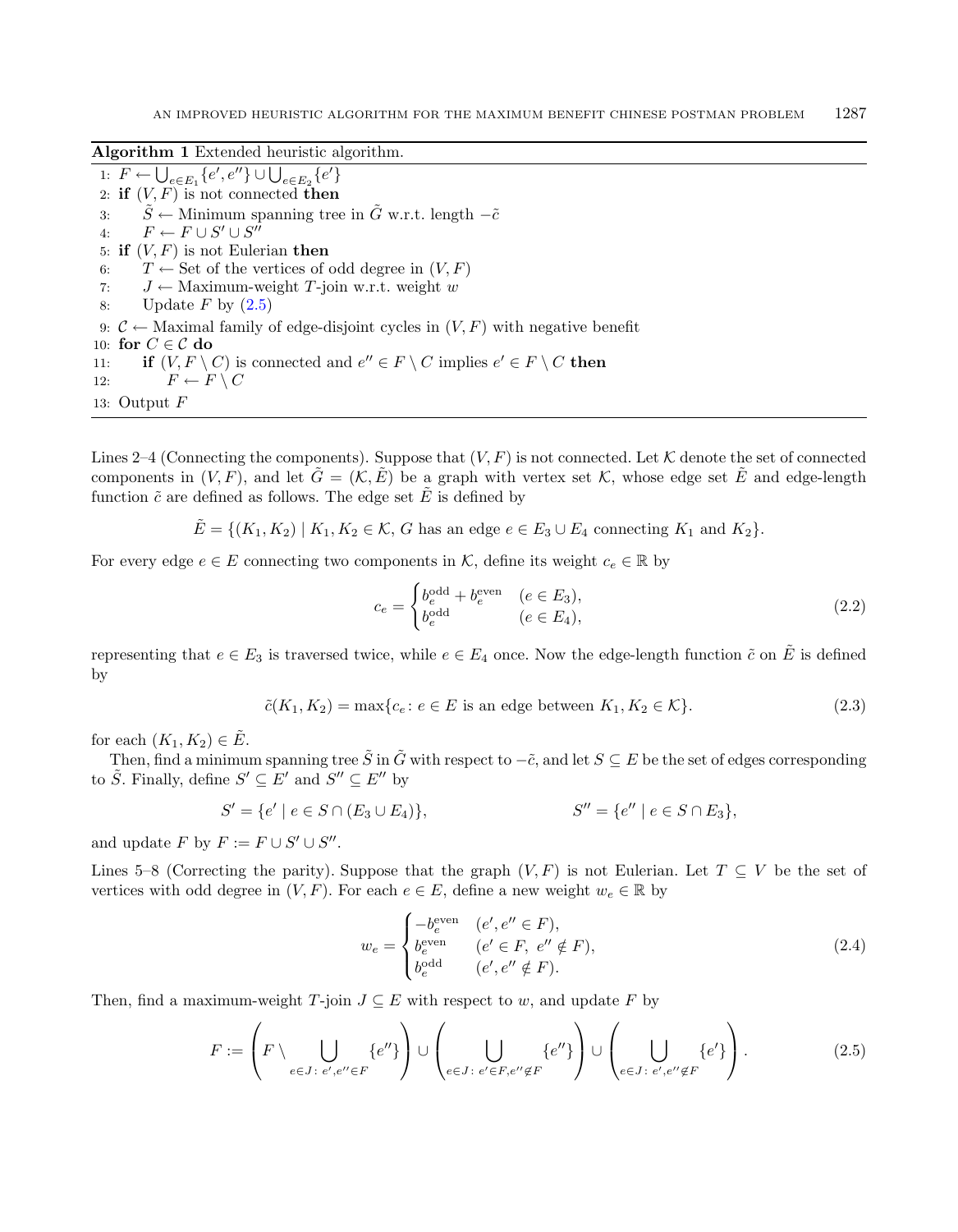Lines 9–12 (Removing negative cycles). Find a maximal family  $\mathcal C$  of edge-disjoint cycles in  $F$  with negative benefit, *i.e.*,  $\sum_{f \in C} b_f < 0$  for each  $C \in C$ . Then, delete as many cycles in C as possible, provided that the remaining graph  $(V, F)$  is connected and each edge  $e \in E$  with  $e'' \in F$  satisfies  $e' \in F$ .

## 3. Detail of improvements

<span id="page-5-1"></span>In this section, we describe specific features of Algorithm [1.](#page-4-0) Section [3.1](#page-5-2) explains the improvements upon the algorithm by Pearn and Wang [\[14\]](#page-8-3). In Section [3.2,](#page-6-2) we analyze its efficiency in theory and in practice, by giving the details of implementation. Finally, in Section [3.3,](#page-6-1) we prove that Algorithm [1](#page-4-0) finds an optimal solution under a certain assumption described by the integrated net benefits  $b_e^{\text{odd}}$  and  $b_e^{\text{even}}$  (Assumption [3.3](#page-6-0) below).

## <span id="page-5-2"></span>3.1. Improvements in the heuristics

#### 3.1.1. Non-monotone benefits

The most remarkable improvement upon the algorithm by Pearn and Wang [\[14\]](#page-8-3) is that we have removed the assumption that the net benefit  $\bar{b}_e(t)$  is a monotone non-increasing function of the number t of traversals. This assumption is indeed necessary in their algorithm for the following two reasons.

The first reason lies in the initialization of  $F$ . Their algorithm makes a copy of  $e$  for each traversal of  $e$ , and collects the edges with non-negative net benefit  $\bar{b}_e(t)$ . The MBCPP demands that, if an edge representing the th traversal is collected, then the edges representing the t'th traversal for every  $t' \leq t$  must also be collected. This is why their algorithm requires the net benefit  $\bar{b}_e(t)$  to be monotone non-increasing.

The second reason comes from the spanning tree, whose counterpart in Algorithm [1](#page-4-0) appears in Line 3. In the algorithm of Pearn and Wang [\[14\]](#page-8-3), for every edge  $e$  in  $K$  its weight is defined as  $\bar{b}_e(1)$ , which is negative. Thus, if we apply the algorithm of Pearn and Wang for the case where the net benefits  $\bar{b}_e(t)$  is not monotone. we cannot collect the non-negative benefits of the later traversals. In other words, the algorithm of Pearn and Wang cannot reasonably take the edges of type  $E_3$  into account: indeed,  $E_3 = \emptyset$  in the monotone case.

We have resolved these two issues by applying the idea of Corberán et al. [\[4\]](#page-8-4). For the first issue, Algorithm [1](#page-4-0) just makes two copies  $e'$  and  $e''$  of each edge  $e \in E$  and associates the two integrated net benefits  $b_e^{\text{odd}}$  and  $b_e^{\text{even}}$ , respectively, as in Theorem [1.1.](#page-1-0) Then, the algorithm collects the edges with non-negative benefit except for the edges  $e''$  of  $e \in E_3$ , obeying that  $e'$  must be collected if  $e''$  is collected. This means that we can initialize F with the best multiplicities of each edge, regardless of whether  $\bar{b}_e(t)$  is monotone or not.

The integrated benefits also resolved the second issue. In Lines 2–4 of Algorithm [1,](#page-4-0) the weights of the edges in  $E_3 \cup E_4$  are defined by [\(2.2\)](#page-4-2). This definition again means that we are choosing the best multiplicity for the edges which have not been used in the initialization of  $F$ .

#### <span id="page-5-0"></span>3.1.2. Edge deletion in correcting the parity

The second improvement appears in Lines  $5-8$ . Here Algorithm [1](#page-4-0) updates the solution  $F$  to be Eulerian by a  $T$ -join  $J$  according to [\(2.5\)](#page-4-1). This update (2.5) means that, in order to attain the desired parity, we can either add or delete an edge, and choose the better one. In contrast, in the algorithm of Pearn and Wang [\[14\]](#page-8-3),  $J$  consists of edges corresponding to the next traversal. This means we can only add edges but cannot delete them.

Again, this idea of [\[14\]](#page-8-3) is reasonable only when the net benefit function  $\bar{b}_e(t)$  is monotone. Furthermore, even if  $\overline{b}_e(t)$  is monotone, in some cases Algorithm [1](#page-4-0) performs better, as shown in the next example.

<span id="page-5-3"></span>**Example 3.1.** Let  $b_{e_1}(1) = 5$ ,  $b_{e_1}(2) = 4$ ,  $b_{e_1}(3) = 1$ , and  $b_{e_1}(4) = -3$  for an edge  $e_1 \in E$ . We have that  $b_{e_1}^{\text{odd}} = 10$  and  $b_{e_1}^{\text{even}} = -1$ , meaning that  $e_1$  shall be traversed three times or twice. Suppose that  $e'_1 \in F$  and  $e''_1 \notin F$  in Line 5, which means that at this point  $e_1$  is traversed three times. Suppose further that  $e_1 \in J$ . Then, Algorithm [1](#page-4-0) adds  $e''_1$  to F in Line 8, which means that we come to traverse  $e_1$  twice by canceling the third traversal of  $e_1$ , to obtain total benefit 9 from  $e_1$ . In contrast, the algorithm of Pearn and Wang [\[14\]](#page-8-3) adds the fourth traversal, resulting to the total net benefit  $7$  from  $e_1$ .

Consider another edge  $e_2 \in E$  with  $b_{e_2}(1) = 4$ ,  $b_{e_2}(2) = 3$ ,  $b_{e_2}(3) = 2$ ,  $b_{e_2}(4) = 1$ , and  $b_{e_2}(5) = -3$ . We have that  $b_{e_2}^{\text{odd}} = 9$  and  $b_{e_2}^{\text{even}} = 1$ , meaning that  $e_2$  shall be traversed three times or four times. Suppose that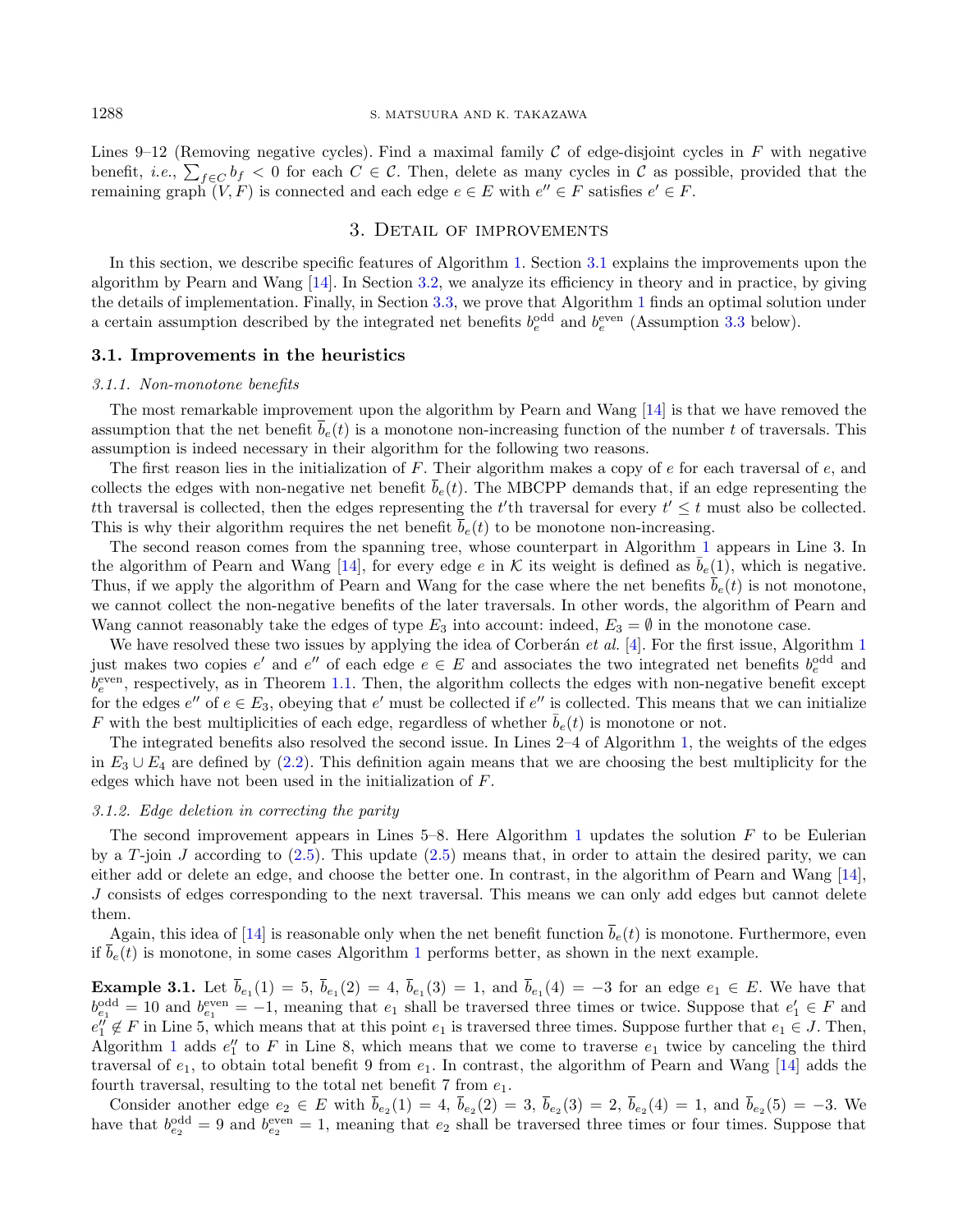$e'_2, e''_2 \in F$  in Line 5, which means that at this point  $e_2$  is traversed four times. Suppose further that  $e_2 \in J$ . Then Algorithm [1](#page-4-0) cancels the fourth traversal to obtain total net benefit 9 from  $e_2$ , while the algorithm in [\[14\]](#page-8-3) adds the fifth traversal, resulting in total net benefit 7.

Let us mention one more difference. In the algorithm of Pearn and Wang [\[14\]](#page-8-3), the addition of the last traversal may create a negative cycle consisting of two parallel edges. Indeed, in Example [3.1,](#page-5-3) the third and fourth traversals of  $e_1$  and the fourth and fifth traversals of  $e_2$  result in negative cycles of two edges. Such negative cycles may be removed in the next step if it is detected, or may not if some other negative cycle including one of these two edges is detected. In other words, Algorithm [1](#page-4-0) removes such negative cycles of two edges in advance.

### <span id="page-6-2"></span>3.2. Theoretical and practical efficiency

This section provides how to implement Algorithm [1](#page-4-0) by combining basic graph algorithms. This enables us to give a theoretical bound on the time complexity, and discuss practical efficiency compared to the integer programming approach by Corberán  $et \ al. [4]$  $et \ al. [4]$ .

Recall that the number of the vertices in the original graph  $G = (V, E)$  is denoted by n. Algorithm [1](#page-4-0) mainly consists of the following three procedures:

Lines 2–4 finding a minimum spanning tree;

Lines  $5-8$  finding a maximum-weight  $T$ -join; and

Lines 9–12 finding negative cycles.

As is well known, all of these three procedures can be performed in polynomial time. First, a standard implementation of Prim's minimum spanning tree algorithm runs in  $O(n^2)$  time, and many algorithms with better theoretical complexity bound are in the literature; see [\[10,](#page-8-6) [16,](#page-8-7) [17\]](#page-8-14).

To find a maximum-weight  $T$ -join, it suffices to have implementations of an all-pairs shortest paths algorithm with nonnegative length and a maximum-weight matching algorithm [\[10,](#page-8-6)[16\]](#page-8-7). For the former, the Warshall-Floyd method is standard and runs in in  $O(n^3)$  time [\[10,](#page-8-6) [16,](#page-8-7) [17\]](#page-8-14). For the latter, an  $O(n^3)$ -time implementation [\[8,](#page-8-15) [11\]](#page-8-16) of Edmonds' algorithm [\[5\]](#page-8-17) is famous.

Finally, a family of negative cycles can also be found by one execution of a minimum-weight  $T$ -join algorithm in the following way. For two sets X and Y, denote their symmetric difference  $(X \ Y) \cup (Y \ X)$  by  $X \triangle Y$ . Let  $F^- \subseteq F$  be a set of the edges in F with negative benefit, *i.e.*,  $F^- = \{f \in F \mid b_f < 0\}$ . Let  $T^- \subseteq V$  be the set of vertices of odd degree in the subgraph  $(V, F^-)$ . Then, find a minimum-weight  $T^-$ -join  $J^-$  with respect to weights  $|b_f|$ . It is straightforward to see that  $F^-\triangle J^-$  is a collection C of cycles with minimum total benefit.

Therefore, we conclude that Algorithm [1](#page-4-0) can be implemented to run in  $O(n^3)$  time.

**Theorem 3.2.** Algorithm [1](#page-4-0) runs in  $O(n^3)$  time.

For the details of the implementations and the practical performance of the above algorithms, we refer the readers to, e.g.,  $[10, 17]$  $[10, 17]$  $[10, 17]$ . We remark that the above complexity bounds do not involve large hidden constants and are often pessimistic: the algorithms are much faster for practical instances. For example, for instances on dense graphs with 1,000 vertices, all of the procedures can be done within one minute.

#### <span id="page-6-1"></span>3.3. The case where the optimal solution is found

We now prove that Algorithm [1](#page-4-0) finds an optimal solution if the integrated benefits obey the following assumption.

<span id="page-6-0"></span>**Assumption 3.3.** For all edges  $e \in E$ , it holds that

$$
b_e^{odd} \ge b_e^{even},\tag{3.1}
$$

<span id="page-6-3"></span>
$$
b_e^{odd} + b_e^{even} \ge 0. \tag{3.2}
$$

Observe that Assumption [3.3](#page-6-0) is satisfied if  $\overline{b}_e(t)$  is monotone non-increasing for each  $e \in E$ , as stated in Section [1.3.](#page-2-1)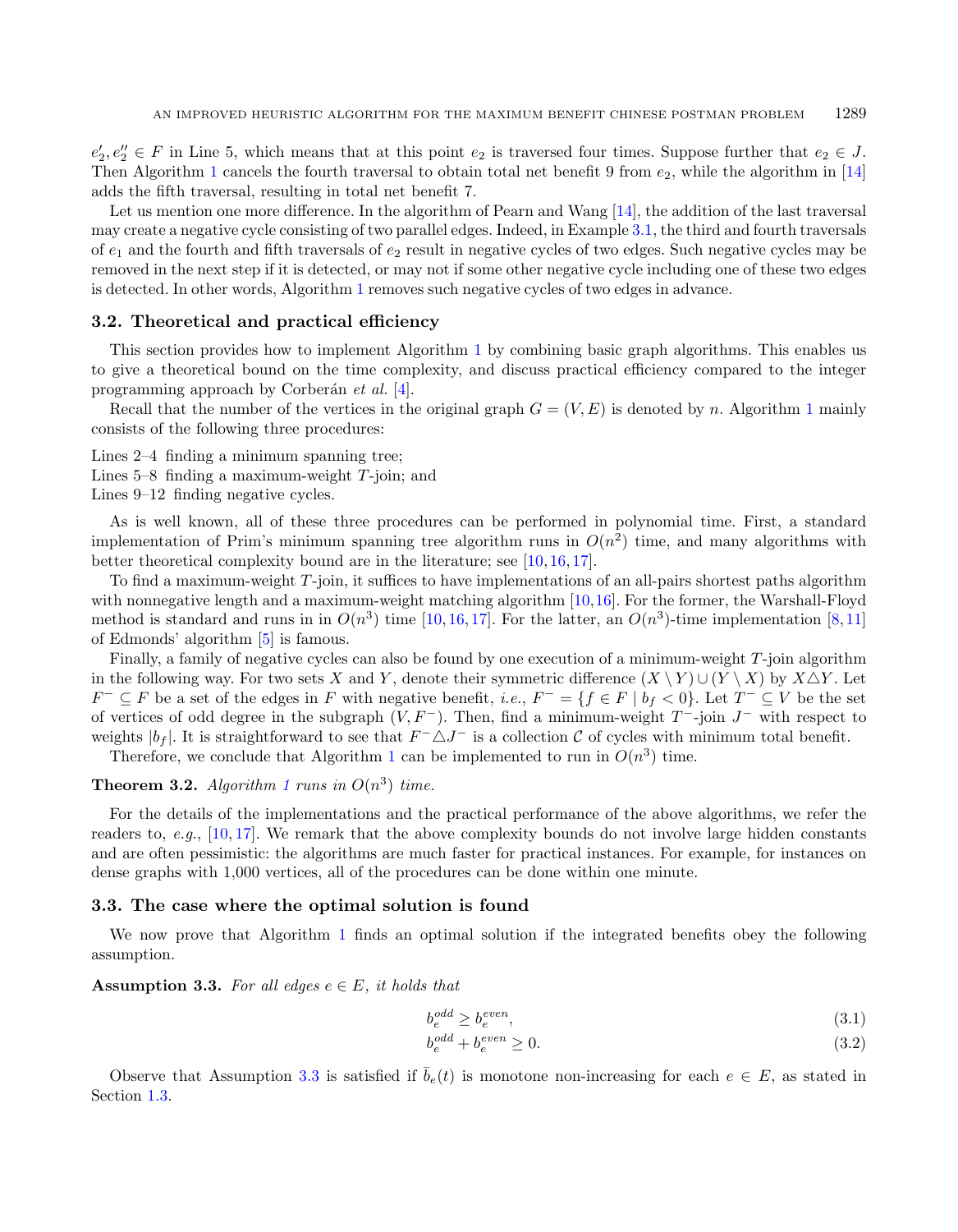**Theorem 3.4.** Under Assumption [3.3,](#page-6-0) Algorithm [1](#page-4-0) finds an optimal solution, i.e., an Eulerian edge set  $F \subseteq$  $E' \cup E''$  maximizing the benefit  $\sum_{f \in F} b_f$ .

Proof. We first show that, under Assumption  $3.3$ , there exists an optimal solution containing at least one of  $e'$  or  $e''$  for each  $e \in E$ . Suppose to the contrary that an optimal solution  $F^* \subseteq E' \cup E''$  neither contains  $e'$  nor  $e''$  for an edge  $e \in E$ . Then, for all of such an edge e, add both e' and e'' to  $F^*$ . It follows from  $(3.2)$  in Assumption [3.3](#page-6-0) that this transformation does not decrease the objective function value  $\sum_{f \in F^*} b_f$ , while maintaining feasibility. Therefore, the transformed  $F^*$  is also an optimal solution.

Without loss of generality, we can assume that this  $F^*$  contains  $e'$  for every edge  $e \in E$ . If not, it follows that  $e' \notin F^*$  and  $e'' \in F^*$  for some edge  $e \in E$ , and then we can just remove  $e''$  from  $F^*$  and add  $e'$  to  $F^*$ . From  $(3.1)$  in Assumption [3.3,](#page-6-0) this operation does not decrease the objective function value, and thus  $F^*$  is still an optimal solution.

We now complete the proof by showing that Algorithm [1](#page-4-0) finds an Eulerian edge set  $F \subseteq E' \cup E''$  maximizing the benefit  $\sum_{f \in F} b_f$  among those edge sets containing  $e'$  for every edge  $e \in E$ .

For edge sets  $F \subseteq E' \cup E''$  and  $J_0 \subseteq E$ , let  $F \oplus J_0$  denote the subset of  $E' \cup E''$  obtained from F and  $J_0$ by [\(2.5\)](#page-4-1), where J is replaced by  $J_0$ . For  $F \subseteq E' \cup E''$ , let  $b(F)$  denote  $\sum_{f \in F} b_f$ . Similarly, for  $J_0 \subseteq E$ , let  $w(J_0) = \sum_{e \in J_0} w_e.$ 

Denote the intermediate solution in Line 5 by  $F^{(5)} \subseteq E' \cup E''$ . Let  $\tilde{J} \subseteq E$  an edge subset satisfying that

<span id="page-7-2"></span><span id="page-7-1"></span>
$$
F^{(5)} \oplus \tilde{J} = F^*,
$$

or explicitly,

$$
\tilde{J} = \left\{ e \in E \mid e'' \in F^{(5)} \triangle F^* \right\}.
$$

Recall that  $T \subseteq V$  is the set of vertices with odd degree in  $(V, F^{(5)})$  and  $F^*$  is an Eulerian edge set. It then follows that  $\tilde{J}$  is a  $T$ -join. Since  $J$  is a maximum-weight  $T$ -join with respect to  $w$ , it holds that

$$
w(\tilde{J}) \le w(J). \tag{3.3}
$$

Also, since  $F^*$  is an Eulerian edge subset of  $E' \cup E''$  maximizing the total net benefit, it follows that

$$
b(F^*) = b(F^{(5)} \oplus \tilde{J}) \ge b(F^{(5)} \oplus J). \tag{3.4}
$$

Here, it is derived from the definition  $(2.4)$  of w that

$$
b(F^{(5)} \oplus \tilde{J}) = b(F^{(5)}) + w(\tilde{J}), \quad b(F^{(5)} \oplus J) = b(F^{(5)}) + w(J),
$$

and hence

$$
b(F^{(5)} \oplus \tilde{J}) \le b(F^{(5)} \oplus J) \tag{3.5}
$$

by  $(3.3)$ . Therefore, we conclude from  $(3.4)$  and  $(3.5)$  that

$$
b(F^{(5)}\oplus J)=b(F^{(5)}\oplus \tilde J)=b(F^*),
$$

<span id="page-7-0"></span>and thus the output  $F^{(5)} \oplus J$  of Algorithm [1](#page-4-0) is an optimal solution.

### 4. Conclusion

We have presented an improved heuristic algorithm for MBCPP (Algorithm [1\)](#page-4-0), putting emphasis on the improvements upon the previous heuristic algorithm [\[14\]](#page-8-3) and the theoretical and practical efficiency compared to the exact branch-and-cut method [\[4\]](#page-8-4). We have also proved that our heuristic algorithm finds an optimal solution under a certain assumption (Assumption [3.3\)](#page-6-0).

<span id="page-7-3"></span>